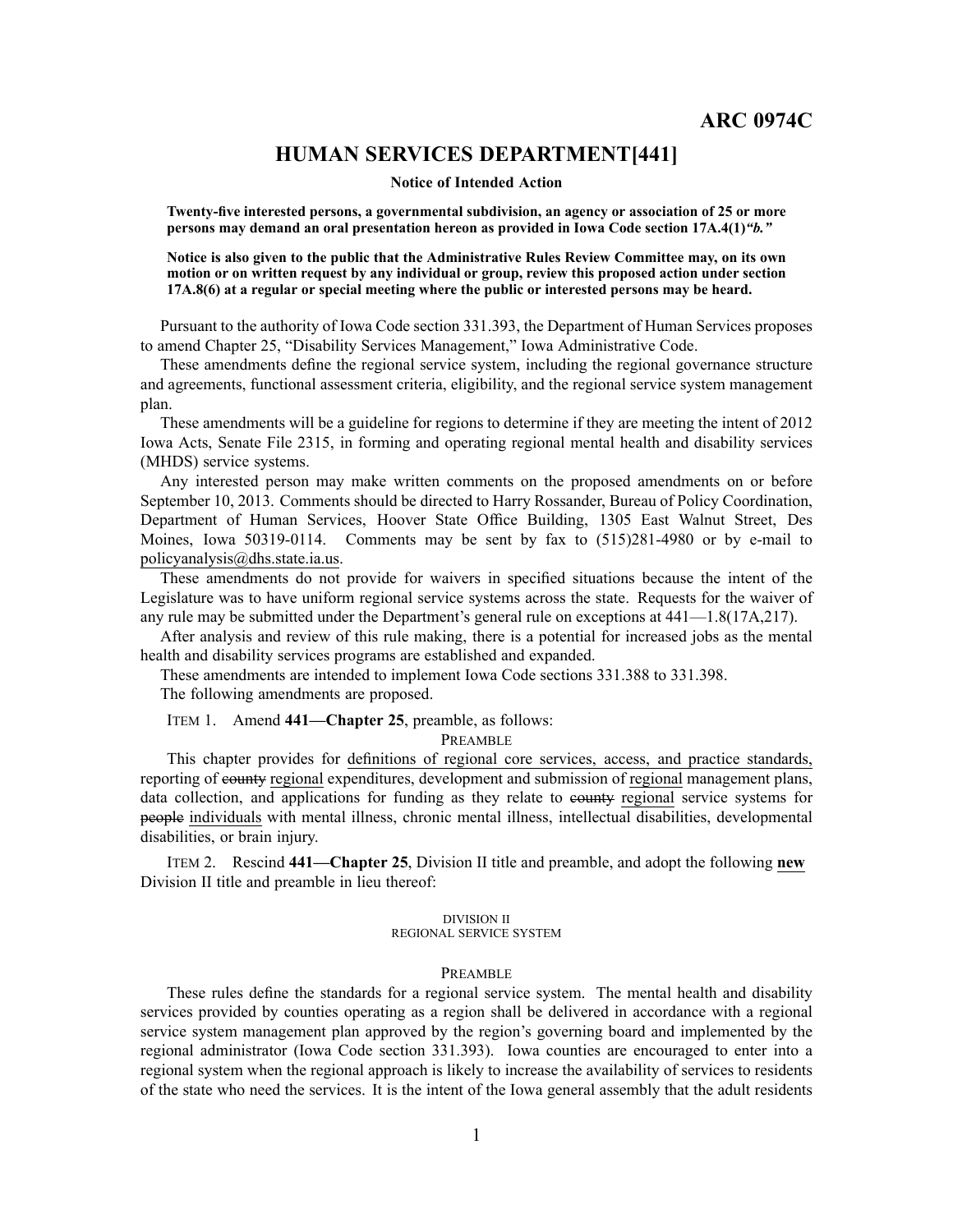of this state should have access to needed mental health and disability services regardless of the location of their residence.

# ITEM 3. Rescind rules **441—25.11(331)** to **441—25.20(331)**.

ITEM 4. Adopt the following **new** rules 441—25.11(331) to 441—25.21(331):

### **441—25.11(331) Definitions.**

*"Access point"* means <sup>a</sup> person who is <sup>a</sup> par<sup>t</sup> of the service system or the community and is trained to complete applications and guide individuals with <sup>a</sup> disability to needed services. Access points may include, but need not be limited to, providers, legal representatives, and persons representing public or private institutions, advocacy organizations, or educational institutions.

*"Applicant"* means an individual who applies to receive services and supports from the service system.

*"Assessment and evaluation"* means the same as defined in rule 441—25.1(331).

*"Assistive technology account"* means funds in contracts, savings, trust or other financial accounts, financial instruments, or other arrangements with <sup>a</sup> definite cash value that are set aside and designated for the purchase, lease, or acquisition of assistive technology, assistive technology services, or assistive technology devices. Assistive technology accounts must be held separately from other accounts. Funds must be used to purchase, lease, or otherwise acquire assistive technology services or devices for <sup>a</sup> working individual with <sup>a</sup> disability. Any withdrawal from an assistive technology account other than for the designated purpose becomes <sup>a</sup> countable resource.

*"Authorized representative"* means <sup>a</sup> person designated by the individual or by Iowa law to act on the individual's behalf in specified affairs to the extent prescribed by law.

*"Chief executive officer"* means the person chosen and supervised by the governing board who serves as the single point of accountability for the mental health and disability services region and whose responsibilities include, but are not limited to, planning, budgeting, monitoring county and regional expenditures, and ensuring the delivery of quality services that achieve expected outcomes for the individuals served.

*"Choice"* means the individual or authorized representative chooses the services, supports, and goods needed to best meet the individual's goals and accepts the responsibility and consequences of those choices.

*"Clear lines of accountability"* means the structure of the governing board's organization makes it evident that the ultimate responsibility for the administration of the non-Medicaid-funded mental health and disability services lies with the governing board and that the governing board directly and solely supervises the organization's chief executive officer.

*"Community"* means that the system ensures the rights and abilities of all individuals to live, learn, work, and recreate in integrated community settings of their choice.

*"Conflict-free case management"* means there is no real or seeming incompatibility between the case manager's other interests and the case manager's duties to the individual served and includes case managemen<sup>t</sup> separate from direct service provision; eligibility determination for services; establishment of funding levels for the individual's services; and requirements that prohibit the case manager from performing evaluations, assessments, and plans of care if the case manager isrelated by blood or marriage to the individual or any of the individual's paid caregivers or persons financially responsible for the individual or empowered to make financial or health-related decisions on behalf of the individual.

*"Coordinator of disability services"* meansthe same as defined in Iowa Code section 331.390(3)*"b."*

*"Countable resource"* means real or personal property that has <sup>a</sup> cash value that is available to the owner upon disposition and is capable of being liquidated.

*"Countable value"* meansthe equity value of <sup>a</sup> resource, which isthe current fair market value minus any legal debt on the item.

*"County of residence"* means the same as defined in Iowa Code section 331.394.

*"Department"* means the department of human services.

*"Director"* means the director of human services.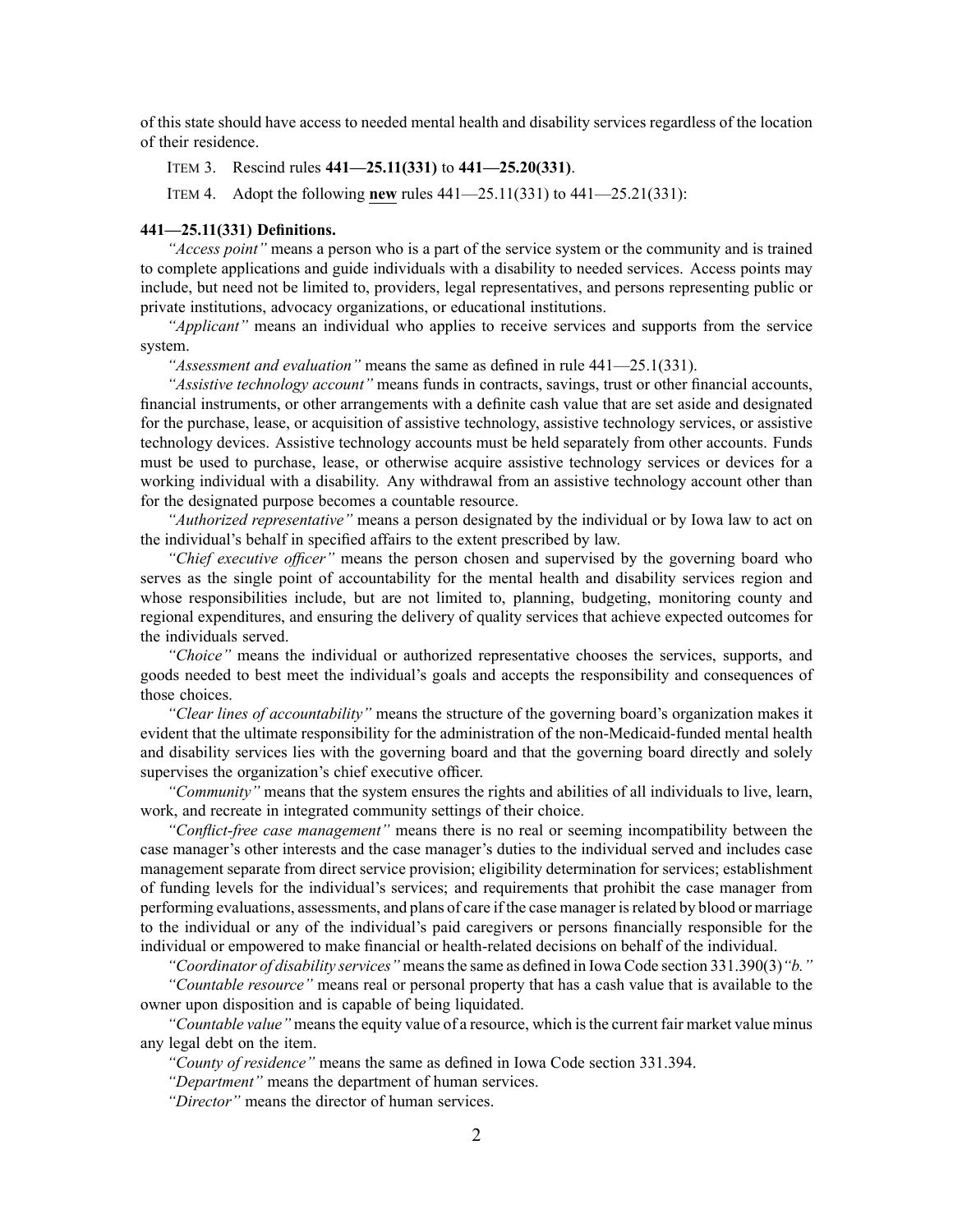*"Disability services"* means the same as defined in Iowa Code section 225C.2.

*"Emergency service"* means the same as defined in rule 441—88.21(249A).

*"Empowerment"* means that the service system ensures the rights, dignity, and ability of individuals and their families to exercise choices, take risks, provide input, and accep<sup>t</sup> responsibility.

*"Exempt resource"* means <sup>a</sup> resource that is disregarded in the determination of eligibility for public funding assistance and in the calculation of client participation amounts.

*"Homeless person"* means the same as defined in Iowa Code section 48A.2.

*"Household"* means, for an individual who is 18 years of age or over, the individual, the individual's spouse or domestic partner, and any children, stepchildren, or wards under the age of 18 who reside with the individual. For an individual under the age of 18, "household" means the individual, the individual's parents (or paren<sup>t</sup> and domestic partner), stepparents or guardians, and any children, stepchildren, or wards under the age of 18 of the individual's parents (or paren<sup>t</sup> and domestic partner), stepparents, or guardians who reside with the individual.

*"Income"* means all gross income received by the individual's household, including but not limited to wages, income from self-employment, retirement benefits, disability benefits, dividends, annuities, public assistance, unemployment compensation, alimony, child support, investment income, rental income, and income from trust funds.

*"Individual"* means any person seeking or receiving services in <sup>a</sup> regional service system.

*"Individualized services"* means services and supports that are tailored to meet the personalized needs of the individual.

*"Liquid assets"* means assets that can be converted to cash in 20 days. Liquid assets include but are not limited to cash on hand, checking accounts, savings accounts, stocks, bonds, cash value of life insurance, individual retirement accounts, certificates of deposit, and other investments.

*"Managed care"* means <sup>a</sup> system that provides the coordinated delivery of services and supports that are necessary and appropriate, delivered in the least restrictive settings and in the least intrusive manner. Managed care seeks to balance three factors: achieving high-quality outcomes for participants, coordinating access, and containing costs.

*"Managed system"* means <sup>a</sup> system that integrates planning, administration, financing, and service delivery. The system consists of the financing or governing organization, the entity responsible for care management, and the network of service providers.

*"Management organization"* means an organization contracted to manage par<sup>t</sup> or all of the service system for <sup>a</sup> region.

*"Medical savings account"* means an account that is exemp<sup>t</sup> from federal income taxation pursuan<sup>t</sup> to Section 220 of the U.S. Internal Revenue Code (26 U.S.C. §220) as supported by documentation provided by the bank or other financial institution. Any withdrawal from <sup>a</sup> medical savings account other than for the designated purpose becomes <sup>a</sup> countable resource.

*"Mental health professional"* means the same as defined in Iowa Code section 228.1(6).

*"Non-liquid assets"* means assets that cannot be converted to cash in 20 days. Non-liquid assets include, but are not limited to, real estate, motor vehicles, motor vessels, livestock, tools, machinery, and personal property.

*"Population"* means the same as defined in Iowa Code section 331.388.

*"Provider"* means the same as defined in Iowa Code section 249A.2.

*"Regional administrator"* or *"regional administrative entity"* means the administrative office or organization formed by agreemen<sup>t</sup> of the counties participating in <sup>a</sup> mental health and disability services region to function on behalf of those counties.

*"Regional services fund"* means the mental health and disability regional services fund created in Iowa Code section 225C.7A.

*"Regional service system managemen<sup>t</sup> plan"* means the regional service system plan developed pursuan<sup>t</sup> to Iowa Code section 331.393 for the funding and administration of non-Medicaid-funded mental health and disability services and includes an annual service and budget plan, <sup>a</sup> policies and procedures manual, and an annual repor<sup>t</sup> and how the region will coordinate with the department in the provision of mental health and disability services funded under the medical assistance program.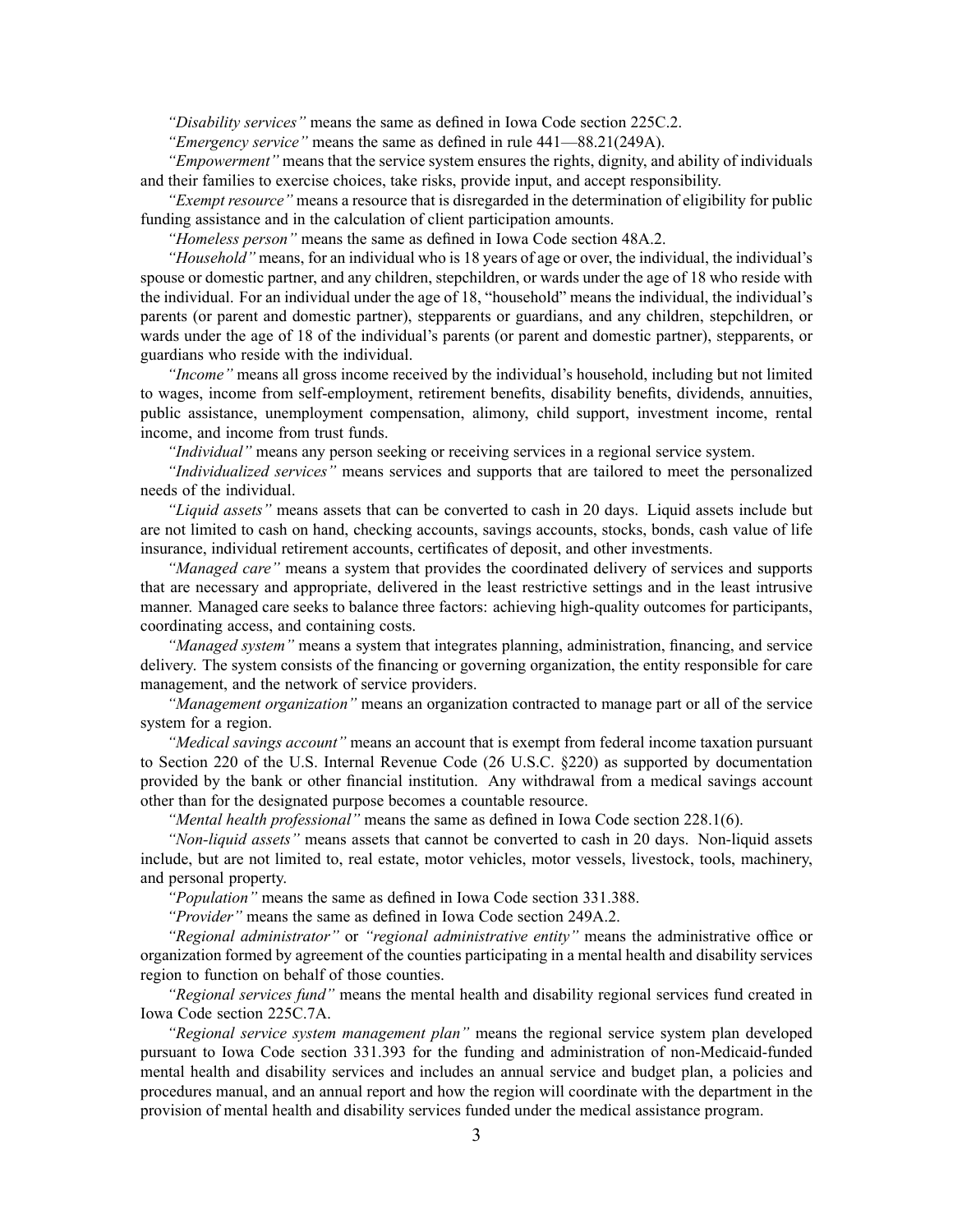*"Resources"* means all liquid and non-liquid assets that are owned in par<sup>t</sup> or in whole by the individual household, that could be converted to cash to use for suppor<sup>t</sup> and maintenance, and that the individual household is not legally restricted from using for suppor<sup>t</sup> and maintenance.

*"Retirement account"* means any retirement or pension fund or account listed in Iowa Code section 627.6(8)*"f."*

*"Retirement account in the accumulation stage"* means <sup>a</sup> retirement account into which <sup>a</sup> deposit was made in the previous tax year. Any withdrawal from <sup>a</sup> retirement account becomes <sup>a</sup> countable resource.

*"Service system"* refers to the mental health and disability services and supports administered by the regional administrative entity and paid from the regional services fund.

*"State case status"* means the standing of an individual who has no county of residence.

*"State commission"* means the same as defined in Iowa Code section 225C.5.

*"System of care*" means the coordination of a system of services and supports to individuals and their families that ensures they optimally live, work, and recreate in integrated communities of their choice.

*"System principles"* means practices that include individual choice, community and empowerment.

**441—25.12(331) Regional governance structure.** The counties comprising <sup>a</sup> mental health and disability services region shall enter into an agreemen<sup>t</sup> to form <sup>a</sup> regional administrator under the control of <sup>a</sup> governing board to function on behalf of those counties as defined in Iowa Code chapter 28E and sections 331.388, 331.390, 331.392 and 331.399.

**25.12(1)** *Governing board.* The governing board shall comply with the following requirements:

*a.* The governing board shall comply with the membership requirements as outlined in Iowa Code section 331.390 and follow the requirements in Iowa Code chapter 69 and other applicable laws relating to boards and commissions.

*b.* A regional advisory committee shall be created and shall designate members to the governing board as defined in Iowa Code section 331.390(2).

*c.* The governing board shall appoint and evaluate the performance of the chief executive officer of the regional administrative entity who will serve as the single point of accountability for the region.

**25.12(2)** *Regional administrator.* The formation of the regional administrator shall be as defined in Iowa Code sections 331.388 and 331.390.

*a.* The regional administrative entity is under the control of the governing board.

*b.* The regional administrative entity shall enter into and manage performance-based contracts in accordance with Iowa Code section 225C.4(1)*"u."*

*c.* The regional administrative entity structure shall have clear lines of accountability.

*d.* The regional administrative entity functions as <sup>a</sup> lead agency utilizing shared county or regional staff or other means of limiting administrative costs.

*e.* The regional administrative entity staff shall include one or more coordinators of disability services.

**25.12(3)** *Regional service system management.* The region may either directly implement <sup>a</sup> system of service managemen<sup>t</sup> and contract with service providers, or contract with <sup>a</sup> private entity to manage the regional service system, provided all requirements of Iowa Code section 331.393 are met by the private entity.

### **441—25.13(331) Regional finances.**

**25.13(1)** *Funding.* Non-Medicaid mental health and disability services funding is under the control of the governing board and shall:

*a.* Be maintained to limit administrative burden and provide public transparency regarding financial processes.

*b.* Be maintained in one of three ways:

- (1) In <sup>a</sup> combined account.
- (2) In separate county accounts that are under the control of the governing board.
- (3) In other arrangements authorized by law.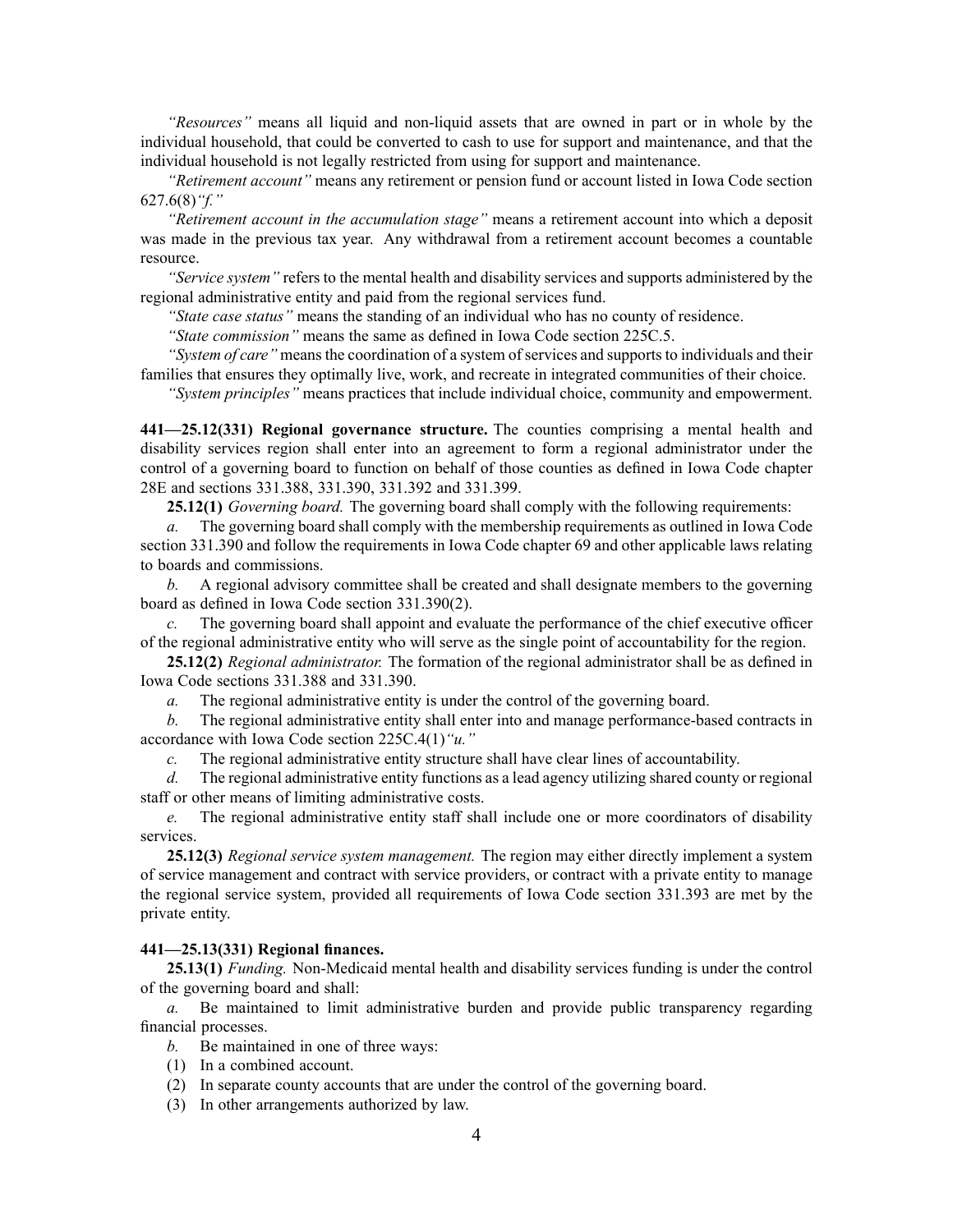**25.13(2)** *Accounting system and financial reporting.* The accounting system and financial reporting to the department shall conform to Iowa Code section 331.391 and include all non-Medicaid mental health and disability expenditures. Information shall be separated and identified in <sup>a</sup> uniform chart of accounts, including but not limited to the following: expenses for administration; purchase of services; and enterprise costs for which the region is <sup>a</sup> service provider or is directly billing and collecting payments.

**441—25.14(331) Regional governance agreement.** The expectations for regional governance agreements entered into by the counties comprising <sup>a</sup> mental health and disability services region are defined in Iowa Code sections 28E.1, 331.388, 331.390 and 331.392.

**25.14(1)** *Organizational provisions.* The organizational provisions of the regional governance agreemen<sup>t</sup> shall include the following:

*a.* A statement of purpose, goals, and objective of entering into the agreement.

*b.* Identification of the governing board membership and the terms, methods of appointment, and voting procedures, including whether or not voting will be weighted.

*c.* The identification of the process for selecting the executive staff, including but not limited to the chief executive officer of the regional administrative entity.

*d.* Identification of the counties participating in the agreement.

*e.* The time period of the agreemen<sup>t</sup> and terms for termination or renewal of the agreement.

*f.* Provisions for joining <sup>a</sup> region. Additional counties may join the region. The agreemen<sup>t</sup> shall not prohibit <sup>a</sup> county from being assigned by the department to <sup>a</sup> region according to Iowa Code section 331.389(4)*"c."*

*g.* Methods for dispute resolution and mediation.

*h.* Methods for termination of <sup>a</sup> county's participation in the region.

*i.* Provision for formation and assigned responsibilities for one or more advisory committees consisting of:

(1) Individuals who utilize services or the actively involved relatives of such individuals.

- (2) Service providers.
- (3) Governing board members.
- (4) Other interests identified in the agreement.

**25.14(2)** *Administrative provisions.* The administrative provisions of the regional governance agreemen<sup>t</sup> shall include all of the following:

*a.* Identification of whether the region will either directly implement <sup>a</sup> system of service managemen<sup>t</sup> or contract with <sup>a</sup> private entity to manage the regional service system as defined in Iowa Code section 331.393(7).

*b.* Responsibility of the governing board in appointing and evaluating the performance of the chief executive officer of the regional administrative entity.

*c.* A general list of the functions and responsibilities of the regional administrative entity's chief executive officer and other staff including but not limited to coordinators of disability services.

*d.* Specification of the functions to be carried out by each party to the agreemen<sup>t</sup> and by any subcontractor of <sup>a</sup> party to the agreement.

**25.14(3)** *Financial provisions.* The financial provisions of the regional governance agreemen<sup>t</sup> shall include all of the following:

*a.* Methods for pooling, managing and expending funds under control of the regional administrative entity. If the agreemen<sup>t</sup> does not provide for pooling of the participating county moneys in <sup>a</sup> single fund, the agreemen<sup>t</sup> shall specify how the participating county moneys will be subject to the control of the regional administrative entity.

- *b.* Methods for allocating administrative funding and resources.
- *c.* Methods for contributing initial funds to the region.
- *d.* Methods for acquiring or disposing of real property.
- *e.* The process for how to use savings achieved for reinvestment.

*f.* A process for performance of an annual independent audit of the regional administrator.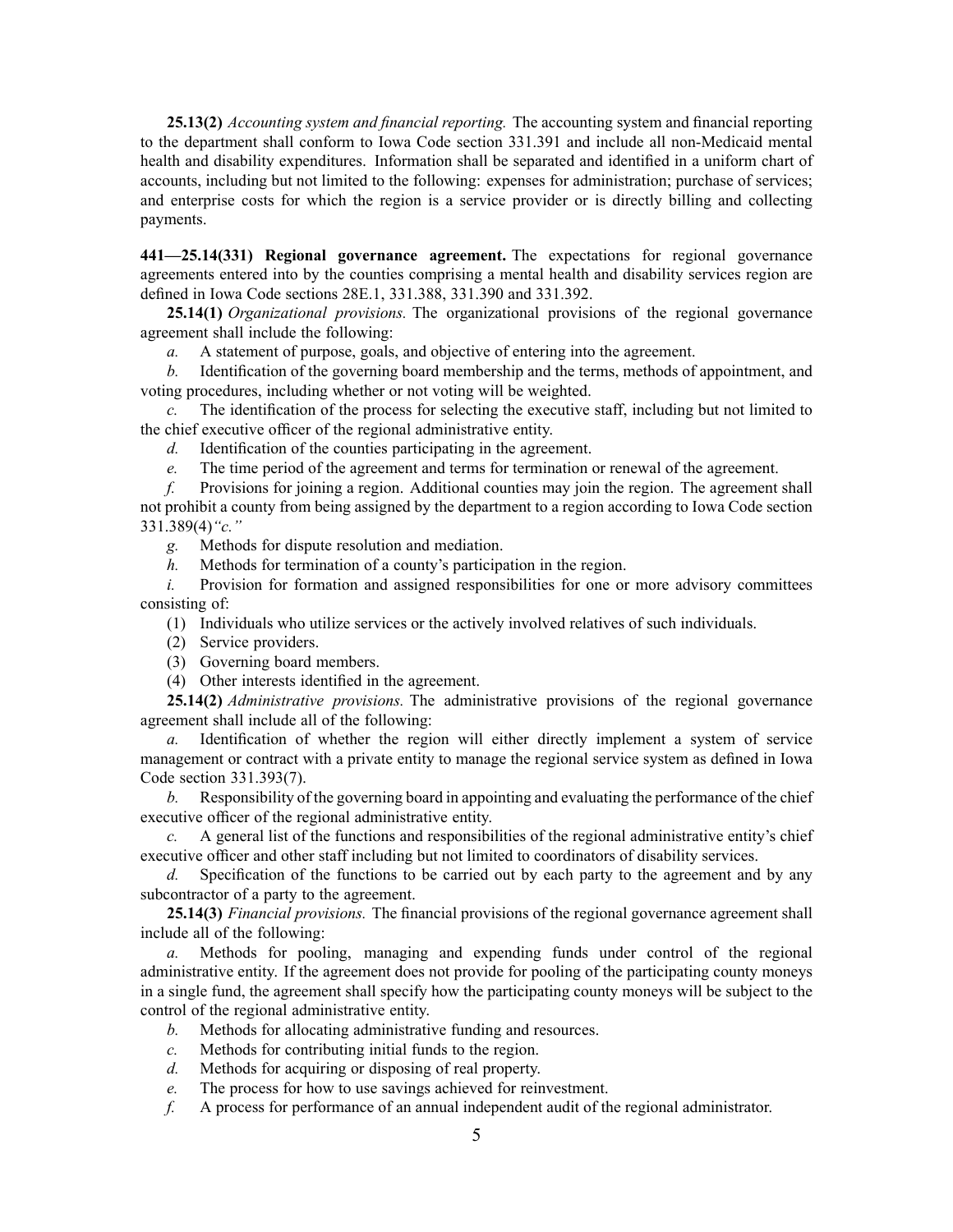### **441—25.15(331) Eligibility, diagnosis, and functional assessment criteria.**

**25.15(1)** *Eligibility for mental health services.* An individual must comply with all of the following requirements to be eligible for mental health services under the regional service system:

- *a.* The individual complies with the financial eligibility requirements in rule 441—25.16(331).
- *b.* The individual is at least 18 years of age.
- *c.* The individual is <sup>a</sup> resident of this state.

*d.* The individual has had at any time during the preceding 12-month period <sup>a</sup> mental health, behavioral, or emotional disorder or, in the opinion of <sup>a</sup> mental health professional, may now have such <sup>a</sup> diagnosable disorder. The diagnosis shall be made in accordance with the criteria provided in the most recent Diagnostic and Statistical Manual of Mental Disorders published by the American Psychiatric Association and shall not include the manual's "V" codes identifying conditions other than <sup>a</sup> disease or injury. The diagnosis shall also not include substance-related disorders, dementia, antisocial personality, or developmental disabilities, unless co-occurring with another diagnosable mental illness.

*e.* The results of <sup>a</sup> standardized functional assessment suppor<sup>t</sup> the need for mental health services of the type and frequency identified in the individual's case plan. The standardized functional assessment methodology shall be designated for mental health services by the director of human services in consultation with the state commission. A functional assessment must be completed within 90 days of application for services.

# **25.15(2)** *Other conditions of eligibility for mental health services.*

*a.* An individual who is 17 years of age, is <sup>a</sup> resident of this state, and is receiving publicly funded children's services may be considered eligible for services through the regional service system during the three-month period preceding the individual's eighteenth birthday in order to provide <sup>a</sup> smooth transition from children's to adult services.

*b.* An individual less than 18 years of age and <sup>a</sup> resident of the state may be considered eligible for those mental health services made available to all or <sup>a</sup> portion of the residents of the region of the same age and eligibility class under the county managemen<sup>t</sup> plan of one or more counties of the region applicable prior to formation of the region. Eligibility for services under this paragraph is limited to availability of regional service system funds without limiting or reducing core services, and if par<sup>t</sup> of the approved regional service system managemen<sup>t</sup> plan.

**25.15(3)** *Eligibility for intellectual disability services.* An individual must comply with all of the following requirements to be eligible for intellectual disability services under the regional service system:

- *a.* The individual complies with the financial eligibility requirements in rule 441—25.16(331).
- *b.* The individual is at least 18 years of age.
- *c.* The individual is <sup>a</sup> resident of this state.
- *d.* The individual has <sup>a</sup> diagnosis of intellectual disability.

*e.* The results of <sup>a</sup> standardized functional assessment suppor<sup>t</sup> the need for intellectual disability services of the type and frequency identified in the individual's case plan. The standardized functional assessment methodology shall be designated for intellectual services by the director of human services in consultation with the state commission. A functional assessment must be completed within 90 days of application for services.

# **25.15(4)** *Other conditions of eligibility for intellectual disability services.*

*a.* An individual who is 17 years of age, is <sup>a</sup> resident of this state, and is receiving publicly funded children's services may be considered eligible for services through the regional service system during the three-month period preceding the individual's eighteenth birthday in order to provide <sup>a</sup> smooth transition from children's to adult services.

*b.* An individual less than 18 years of age and <sup>a</sup> resident of the state may be considered eligible for those intellectual disability services made available to all or <sup>a</sup> portion of the residents of the region of the same age and eligibility class under the county managemen<sup>t</sup> plan of one or more counties of the region applicable prior to formation of the region. Eligibility for services under this paragraph is limited to availability of regional service system funds without limiting or reducing core services, and if par<sup>t</sup> of the approved regional service system managemen<sup>t</sup> plan.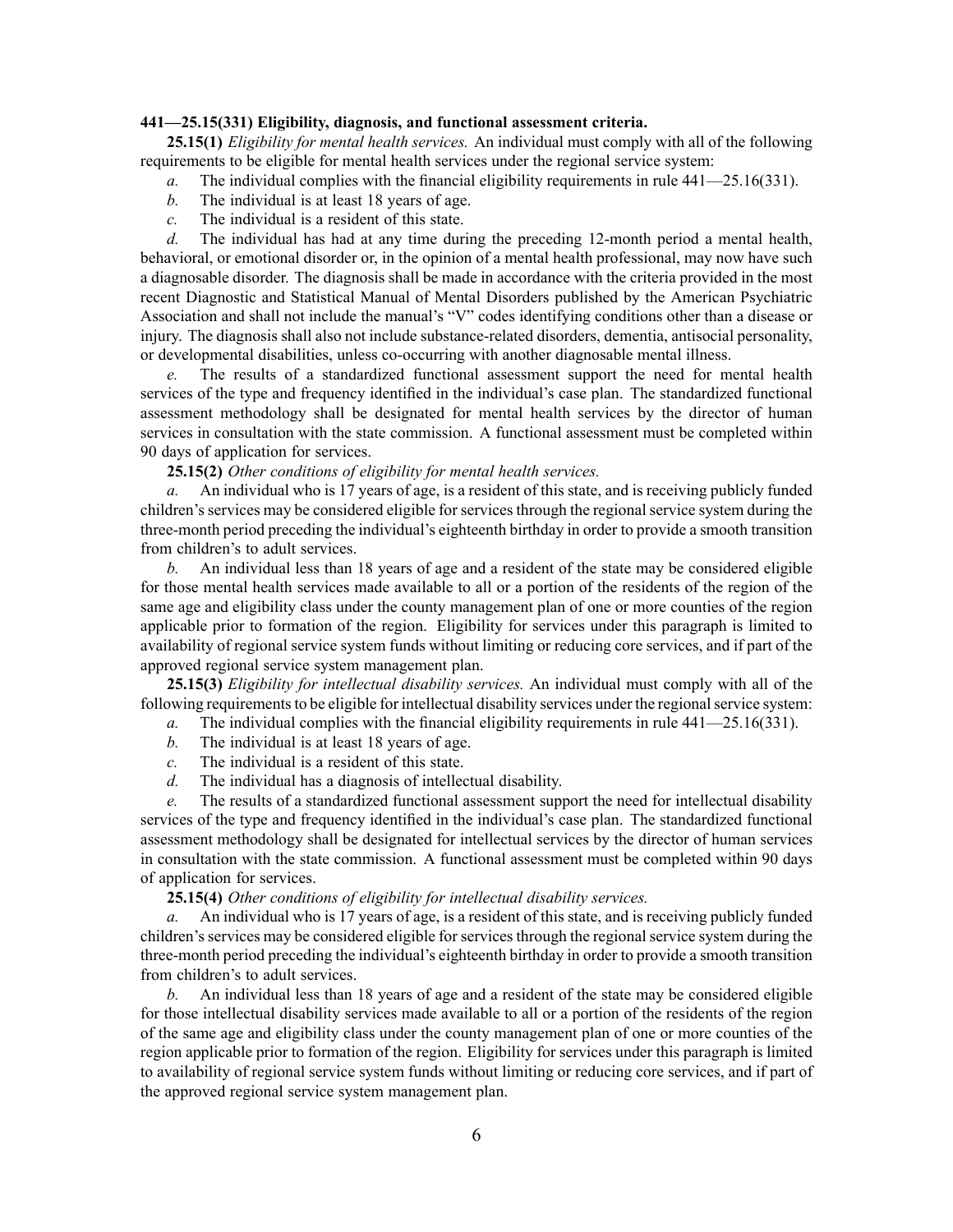**25.15(5)** *Eligibility for brain injury services.* An individual must comply with all of the following requirements to be eligible for brain injury services under the regional service system, if such services were provided to the same class of individuals by <sup>a</sup> county in the region prior to regional formation and if funds are available to continue such services without limiting or reducing core services.

- *a.* The individual complies with the financial eligibility requirements in rule 441—25.16(331).
- *b.* The individual is at least 18 years of age.
- *c.* The individual is <sup>a</sup> resident of this state.
- *d.* The individual has <sup>a</sup> diagnosis of brain injury as defined in Iowa Code section 83.81.

*e.* The results of <sup>a</sup> standardized functional assessment suppor<sup>t</sup> the need for brain injury services of the type and frequency identified in the individual's case plan. The standardized functional assessment methodology used is the methodology approved for brain injury services by the director of human services in consultation with the state commission. A functional assessment must be completed within 90 days of application for services.

**25.15(6)** *Other conditions of eligibility for brain injury services.* An individual who is 17 years of age, is <sup>a</sup> resident of this state, and is receiving publicly funded children's services may be considered eligible for services through the regional service system during the three-month period preceding the individual's eighteenth birthday in order to provide <sup>a</sup> smooth transition from children's to adult services.

**25.15(7)** *Eligibility for developmental disability services.*

*a.* Until funding is designated for other service populations, eligibility for the core service domains shall be as identified in Iowa Code section 331.397(1)*"b."*

*b.* If <sup>a</sup> county in <sup>a</sup> region was providing services to an eligibility class of individuals with <sup>a</sup> developmental disability other than intellectual disability prior to formation of the region, the class of individuals shall remain eligible for the services provided when the region is formed, providing that funds are available to continue such services without limiting or reducing core services. The individual must also meet the requirements in paragraphs 25.15(7)*"c,""d,""e"* and *"f."*

- *c.* The individual complies with the financial eligibility requirements in rule 441—25.16(331).
- *d.* The individual is at least 18 years of age.
- *e.* The individual is <sup>a</sup> resident of this state.

*f.* The individual has <sup>a</sup> diagnosis of <sup>a</sup> developmental disability other than an intellectual disability as defined in rule 441—24.1(225C) or 441—22.1(225C).

**441—25.16(331) Financial eligibility requirements.** The regional service system managemen<sup>t</sup> plan shall identify basic financial eligibility standards for disability services as defined in Iowa Code section 331.395.

**25.16(1)** *Income requirements.* Income requirements shall be as defined in Iowa Code section 331.395(1).

**25.16(2)** *Resource requirements.* An individual must have resources that are equal to or less than \$2,000 in countable value for a single-person household or \$3,000 in countable value for a multiperson household or follow the most recent federal supplemental security income guidelines.

*a.* The countable value of all countable resources, both liquid and non-liquid, shall be included in the eligibility determination excep<sup>t</sup> as exempted in this subrule.

*b.* A transfer of property or other assets within five years of the time of application with the result of, or intent to, qualify for assistance may result in denial or discontinuation of funding.

*c.* The following resources shall be exempt:

(1) The homestead, including equity in <sup>a</sup> family home or farm that is used as the individual household's principal place of residence. The homestead shall include all land that is contiguous to the home and the buildings located on the land.

- (2) One automobile used for transportation.
- (3) Tools of an actively pursued trade.
- (4) General household furnishings and personal items.
- (5) Burial account or trust limited in value as to that allowed in the medical assistance program.
- (6) Cash surrender value of life insurance with <sup>a</sup> face value of less than \$1,500 on any one person.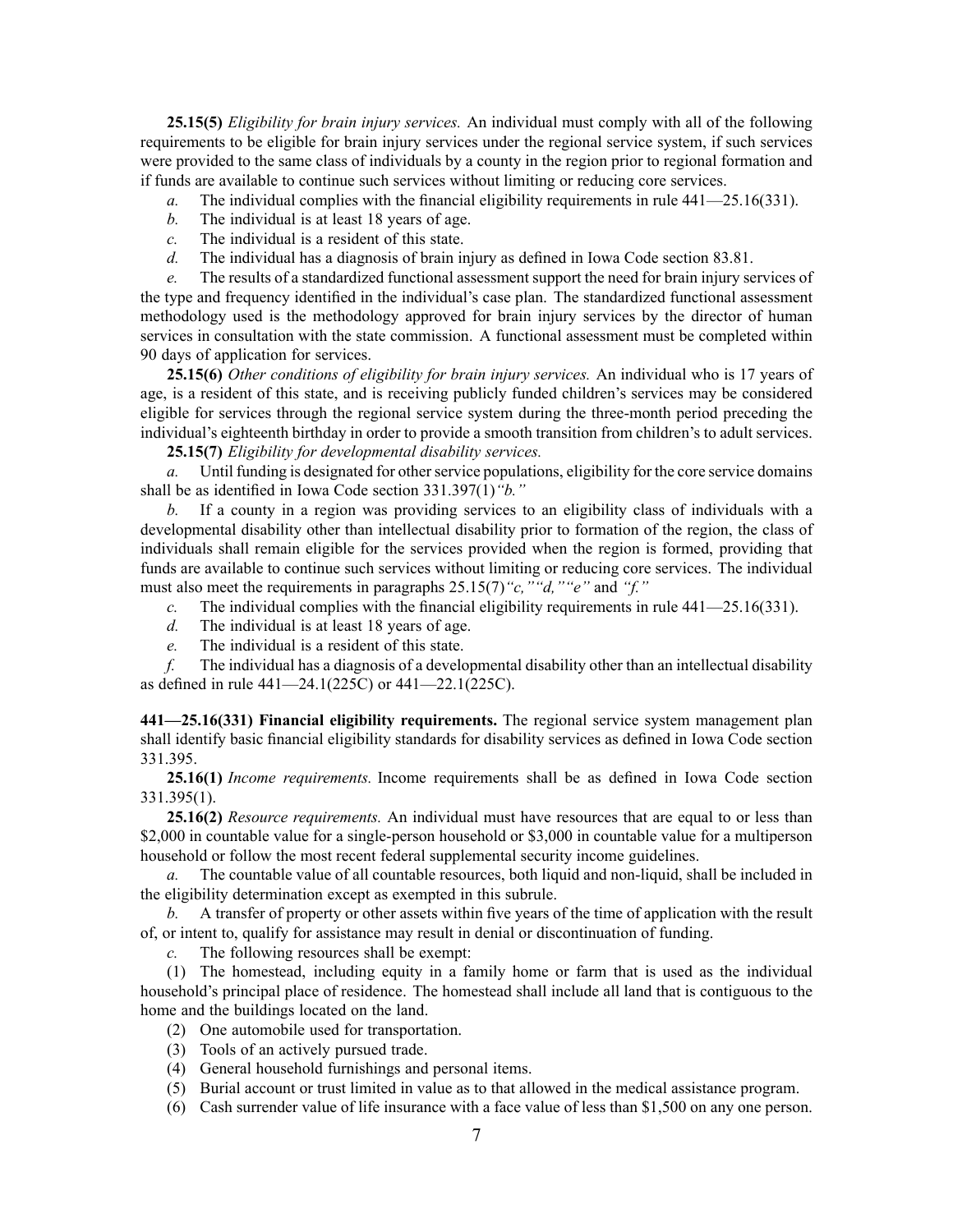(7) Any resource determined excludable by the Social Security Administration as <sup>a</sup> result of an approved Social Security Administration work incentive.

*d.* If an individual does not qualify for federally funded or state-funded services or other suppor<sup>t</sup> but meets all income, resource, and functional eligibility requirements of this chapter, the following types of resources shall additionally be considered exemp<sup>t</sup> from consideration in eligibility determination:

- (1) A retirement account that is in the accumulation stage.
- (2) A medical savings account.
- (3) An assistive technology account.
- (4) A burial account or trust limited in value as to that allowed in the medical assistance program.

*e.* An individual who is eligible for federally funded services and other suppor<sup>t</sup> must apply for and accep<sup>t</sup> such funding and support.

**25.16(3)** *Copayment standards.* A regional administrative entity must comply with copaymen<sup>t</sup> standards as defined in Iowa Code section 331.395.

*a.* Copayments are allowed for individuals with income above 150 percen<sup>t</sup> of the federal poverty level.

*b.* Copayments in this rule are related to core services as defined in Iowa Code section 331.397.

**25.16(4)** *Copayment standards required by any federal, state, regional, or municipal program.* Any copayments or other client participation required by any federal, state, regional or municipal program in which the individual participates shall be required by the regional administrative entity. Such copayments include, but are not limited to:

*a.* Client participation for maintenance in <sup>a</sup> residential care facility through the state supplementary assistance program.

*b.* The financial liability for institutional services paid by counties as provided in Iowa Code section 230.15.

*c.* The financial liability for attorney feesrelated to commitment as provided by Iowa Code section 229.19.

**441—25.17(331) Exempted counties.** If <sup>a</sup> county has been exempted pursuan<sup>t</sup> to Iowa Code section 331.389 from the requirement to enter into <sup>a</sup> regional service system, the county and the county's board of supervisors shall fulfill all the requirements of this chapter for <sup>a</sup> regional service system managemen<sup>t</sup> plan.

**441—25.18(331) Annual service and budget plan.** The annual service and budget plan shall describe the services to be provided and the cost of those services for the ensuing year.

**25.18(1)** The annual service and budget plan is due on April 1 prior to the July 1 implementation of the annual plan and shall be approved by the region's governing board prior to submittal to the department. The initial plan is due on April 1, 2014.

**25.18(2)** The annual service and budget plan shall include but not be limited to:

*a.* The locations of the local access points for services. This shall include the name of the access points including the physical locations and contact information.

*b.* Targeted case management. The targeted case managemen<sup>t</sup> agencies for the region, including the physical location and contact information for those agencies, shall be included.

*c.* Crisis planning. The plan for ensuring effective crisis prevention, response and resolution, including contact information for the agencies responsible, shall be included.

*d.* Scope of services. A description of the scope of services to be provided, <sup>a</sup> projection of need for the service, and the funding necessary to meet the need shall be included.

(1) The scope shall include the regional core services as defined in rule 441—25.1(331).

(2) The scope shall also include services in addition to the required core services.

*e.* Budget and financing provisions for the next year. The provisions shall address how county, regional, state and other funding sources will be used to meet the service needs within the region.

*f.* Financial forecasting measures. The plan shall describe the financial forecasting measures used in the identification of service need and funding necessary for services.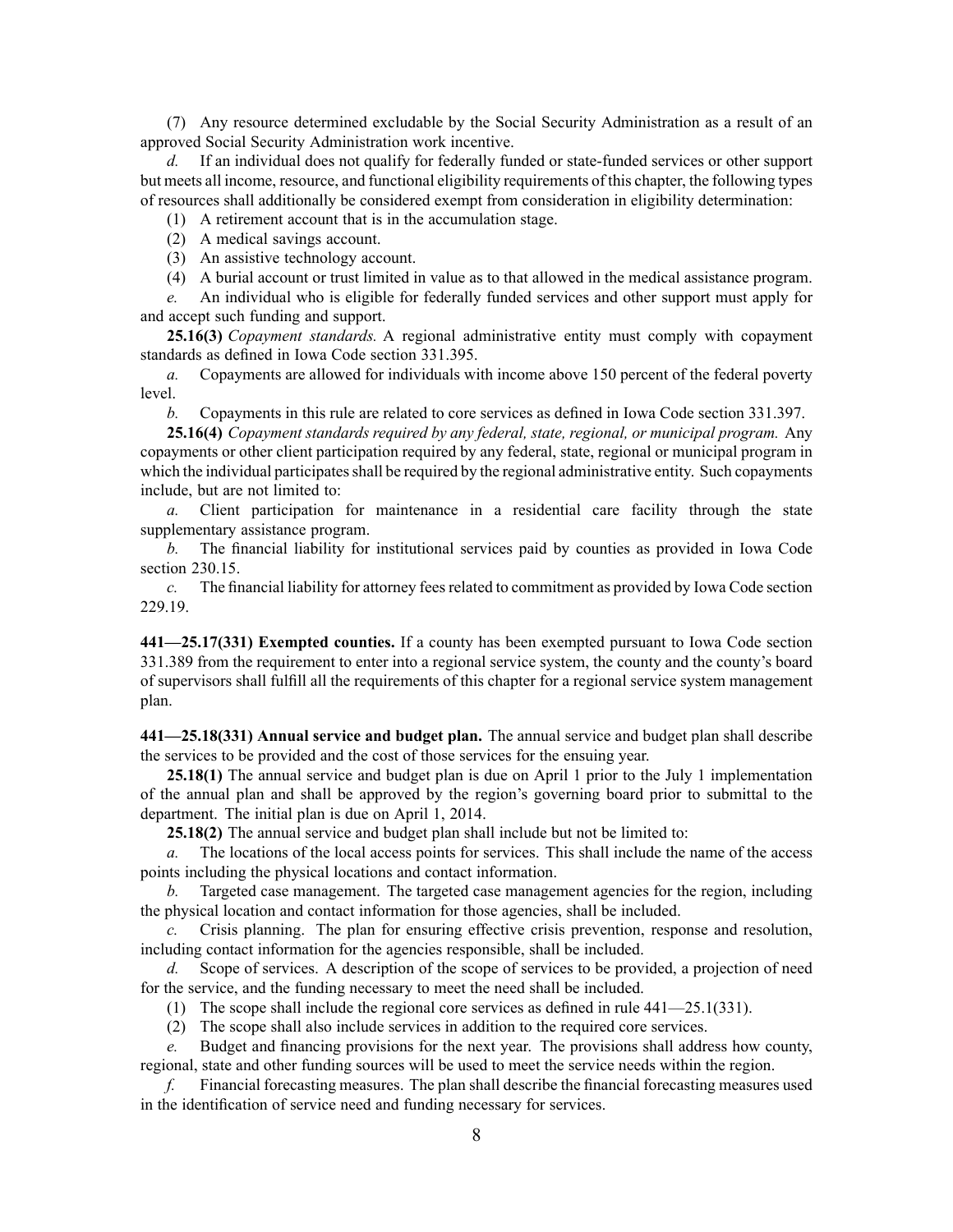*g.* The provider reimbursement provisions. The plan shall describe the types of reimbursement methods that will be used, including fee for service, compensating providers for <sup>a</sup> "system of care" approach, and use of nontraditional providers. A region also shall provide funding approaches that identify and incorporate all services and sources of funding used by the individuals receiving services, including the medical assistance program.

**441—25.19(331) Annual service and budget plan approval.** The annual service and budget plan shall be submitted by April 1, 2014, as <sup>a</sup> par<sup>t</sup> of the region's managemen<sup>t</sup> plan for the fiscal year beginning July 1, 2014. The director shall review all regional annual service and budget plans submitted by the dates specified. If the director finds the regional annual service and budget plan in compliance with these rules and state and federal laws, the director may approve the plan. A plan approved by the director for the fiscal year beginning July 1, 2014, shall remain in effect until June 30, 2015, subject to amendment.

**25.19(1)** *Criteria for acceptance.* The director shall determine <sup>a</sup> plan is acceptable when it contains all the required information, meets the criteria described in this division, and is in compliance with all applicable state and federal laws. The director may reques<sup>t</sup> additional information to determine whether or not the plan contains all the required information and meets criteria described in this division.

**25.19(2)** *Notification.* Except as specified in subrule 25.19(3), the director shall notify the region in writing of the decision on the plan by June 1, 2014. The decision shall specify that either:

*a.* The annual service and budget plan is approved as it was submitted, either with or without supplemental information already requested and received.

*b.* The annual service and budget plan will not be approved until revisions are made. The letter will specify the nature of the revisions requested and the time frames for their submission.

**25.19(3)** *Review of late submittals.* The director may review plans not submitted by April 1, 2014, after all plans submitted by that date have been reviewed. The director will proceed with the late submittals in <sup>a</sup> timely manner.

**25.19(4)** *Amendments.* An amendment to the annual service and budget plan shall be approved by the regional governance board and submitted to the department at least 45 days before the date of implementation. Before implementation of any amendment to the plan, the director must approve the amendment.

*a. Criteria for acceptance.* The director shall determine an amendment is acceptable when it contains all the required information and meets the criteria described in this division for the applicable par<sup>t</sup> of the annual service and budget plan and is in compliance with all applicable state and federal laws. The director may reques<sup>t</sup> additional information to determine whether or not the amendment contains all the required information and meets criteria described in this division.

*b. Notification.* The director shall notify the region, in writing, of the decision on the amendment within 45 days of receipt of the amendment. The decision shall specify either that:

(1) The amendment is approved as it was submitted, either with or without supplemental information already requested and received.

(2) The amendment is not approved. The notification will include why the amendment is not approved.

**25.19(5)** *Reconsideration.* Regions dissatisfied with the director's decision on <sup>a</sup> plan or an amendment may file <sup>a</sup> letter with the director requesting reconsideration. The letter requesting reconsideration must be received within 30 working days of the date of the notice of decision and shall include <sup>a</sup> reques<sup>t</sup> for the director to review the decision and the reasons for dissatisfaction. Within 30 working days of the receipt of the letter requesting reconsideration, the director will review both the reconsideration reques<sup>t</sup> and evidence provided. The director shall issue <sup>a</sup> final decision in writing.

**441—25.20(331) Annual report.** The annual repor<sup>t</sup> shall describe the services provided, the cost of those services, the number of individuals served, and the outcomes achieved for the previous fiscal year. The annual repor<sup>t</sup> is due on December 1 following <sup>a</sup> completed fiscal year of implementing the annual service and budget plan. The initial repor<sup>t</sup> is due on December 1, 2015. The annual repor<sup>t</sup> shall include but not be limited to: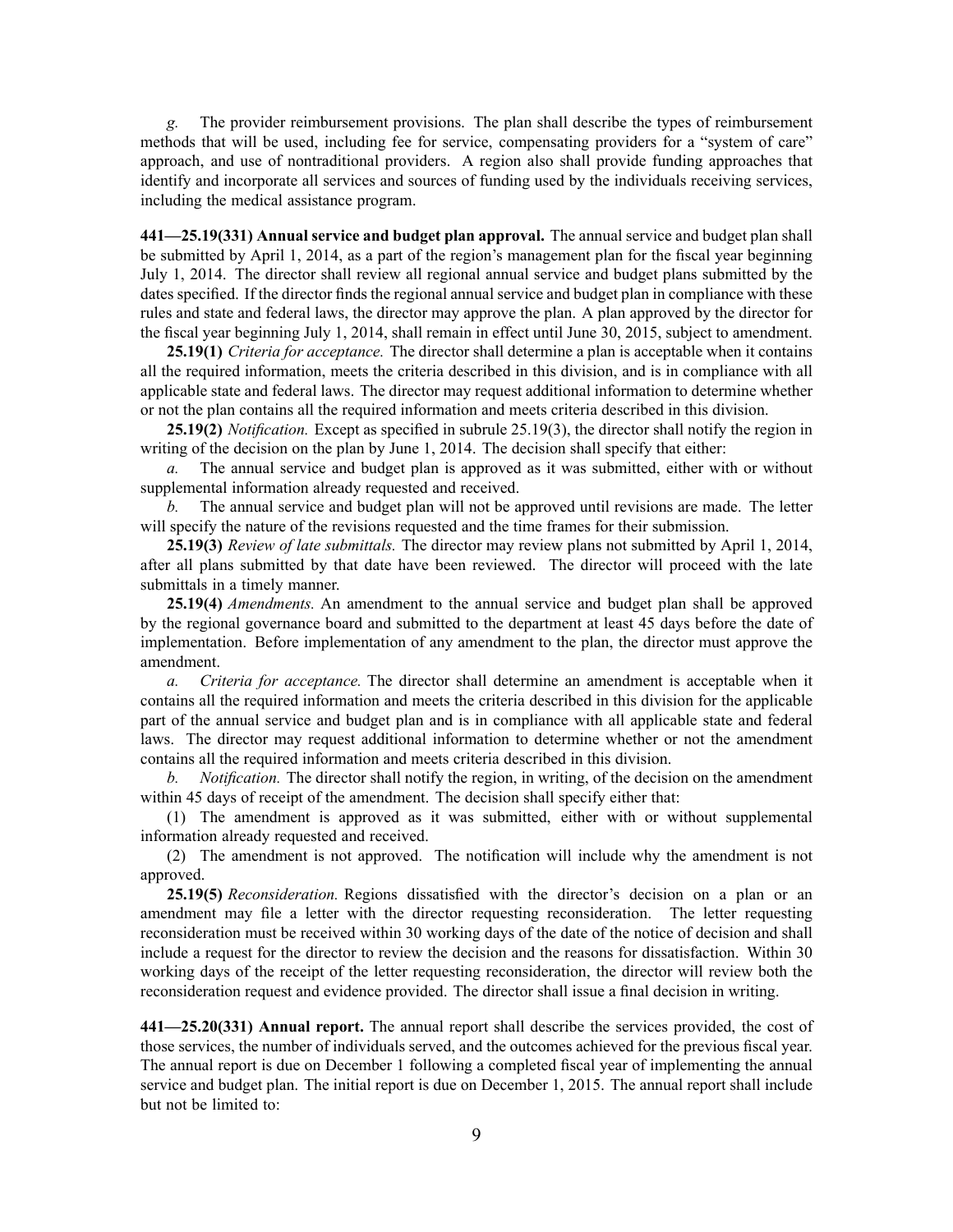- 1. Services actually provided.
- 2. Actual numbers of individuals served.
- 3. Moneys expended.
- 4. Outcomes achieved.

**441—25.21(331) Policies and procedures manual for the regional service system.** The policies and procedures manual shall describe the policies and process developed to direct the managemen<sup>t</sup> and administration of the regional service system. The initial manual is due on April 1, 2014, and will remain in effect subject to amendment.

**25.21(1)** *Content.* The manual shall include but not be limited to:

*a.* Financing and delivery of services and supports. A description of the region's process used to develop and ensure the ongoing financial accountability and delivery of services outlined in the region's annual service and budget plan shall be included.

*b.* Enrollment. The application and enrollment process that is readily accessible to applicants and their families or authorized representatives shall be included. This procedure shall identify regional access points and where applicants can apply for services and how and when the applications will reach the regional administrative entity's designated staff for processing.

*c.* Eligibility. The process utilized to determine eligibility shall be included in the manual and shall include but not be limited to:

(1) The criteria used to authorize or deny funding for services and supports. This shall include guidelines for who is eligible to receive services and supports by eligibility group, and type of service or support.

(2) Financial eligibility and copaymen<sup>t</sup> criteria, which shall meet the requirements of rule 441—25.16(331).

(3) The time frames for conducting eligibility determination that provide for timely access to services, including necessary and immediate services not to exceed ten days.

(4) The process for development of <sup>a</sup> written notice of decision. The time frame for sending <sup>a</sup> written notice of decision to the individual and guardian (if applicable) and the service providers identified in the notice shall be included. The notice of decision shall:

1. Explain the action taken on the application and the reasons for that action.

- 2. State what services are approved and name the service providers.
- 3. Outline the applicant's right to appeal.
- 4. Describe the appeal process.

*d.* Utilization of and access to services. The process for managing utilization of and access to services and other assistance shall be included. The process shall describe how coordination between the services included in the annual service and budget plan and the disability services administered by the state and others will be managed.

*e.* Quality managemen<sup>t</sup> and improvement process. The quality managemen<sup>t</sup> and improvement process shall at <sup>a</sup> minimum meet the requirements of the department's outcome and performance measures process as outlined in Iowa Code sections 225C.4(1)*"j"* and 225C.6A.

*f.* Risk managemen<sup>t</sup> and fiscal viability. If the region contracts with <sup>a</sup> private entity, the manual must include risk managemen<sup>t</sup> provisions and fiscal viability of the annual services and budget plan.

*g.* Targeted case management.

(1) Designation of targeted case managemen<sup>t</sup> providers. The process used to identify and designate targeted case managemen<sup>t</sup> providers for the region shall be described. This process shall include the requirement for the implementation of evidence-based practice models of case managemen<sup>t</sup> within the region. Requirements of this practice include:

1. Providing the individual receiving the case managemen<sup>t</sup> with <sup>a</sup> choice of providers.

2. Allowing <sup>a</sup> service provider to be the case manager but prohibit the provider from referring that individual only to services administered by the provider.

3. Provisions to ensure compliance with, but not exceed, federal requirements for conflict-free case management.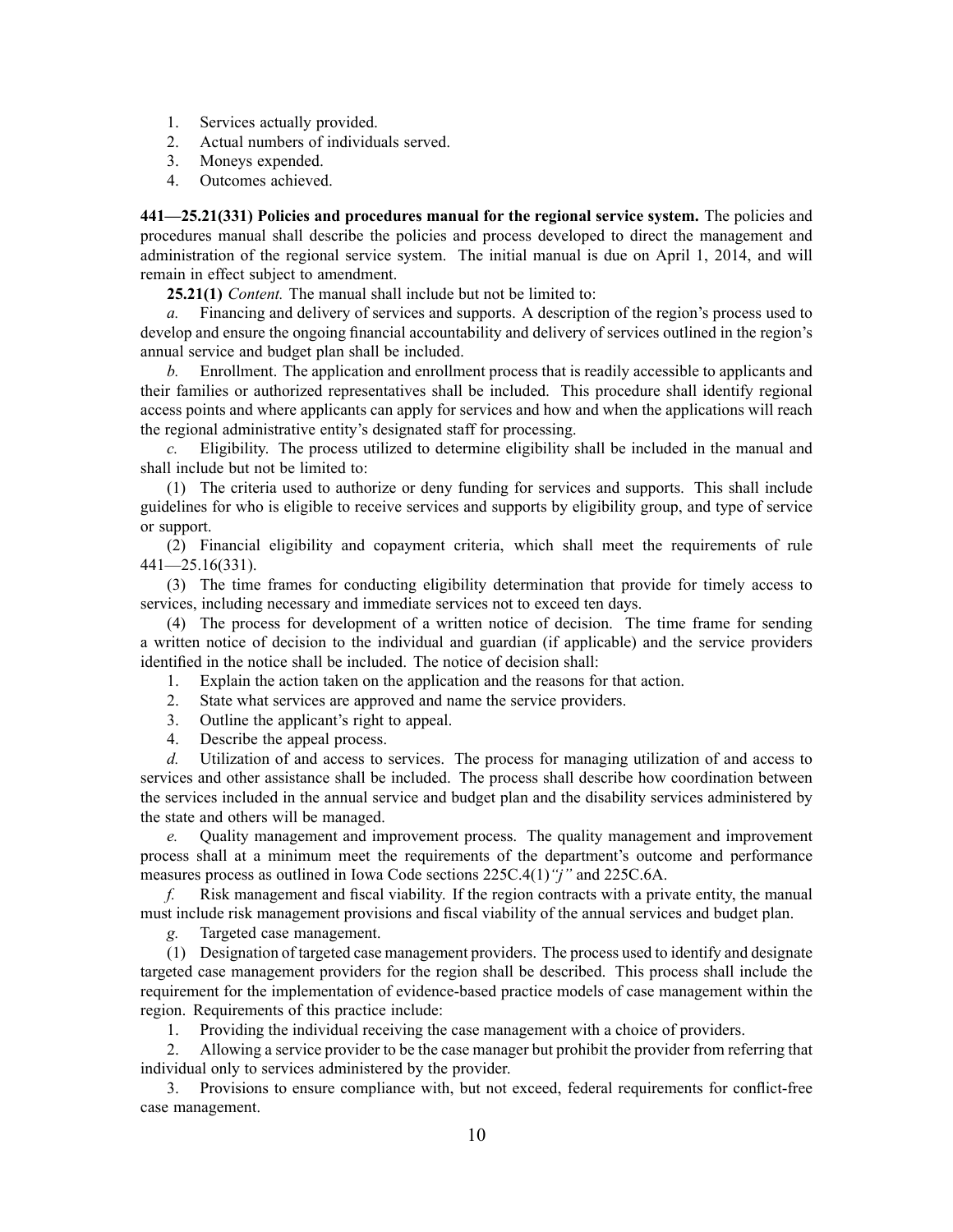(2) Qualifications of targeted case managers. A region's manual shall require that any targeted case managers or other persons providing service coordination while working for the designated provider meet the qualifications of qualified case managers and supervisors as defined in rule 441—24.1(225C).

(3) Targeted case managemen<sup>t</sup> and service coordination services. Targeted case managemen<sup>t</sup> and service coordination services utilized in <sup>a</sup> regional service system shall include but are not limited to the following as defined in Iowa Code section 331.393(4)*"g"*:

1. Performance and outcome measures relating to the health, safety, work performance, and community residency of the individuals receiving the services.

2. Standards for delivery of the services, including but not limited to the social history, assessment, service planning, incident reporting, crisis planning, coordination, and monitoring for individuals receiving the services.

3. Methodologies for complying with the requirements of paragraph 25.21(1)*"g."* Methodologies may include the use of electronic record keeping and remote or Internet-based training.

*h.* System of care approach plan.

*i.* Decentralized service provision. Measures to provide services in a dispersed manner that meet the minimum access standards of core services and that utilize the strengths and assets of the service providers within and available to the region shall be included.

*j.* Provider network formation and management. The manual shall require that providers that are subject to license, accreditation or approval meet established standards. The manual shall detail the approval process, including criteria, developed to select providersthat are not currently subject to license, accreditation or approval standards. The manual shall identify the process the regional administrative entity will use to contract with providers and manage the provider network to ensure it meets the needs of the individuals in the region. The provider network will include but is not limited to the following:

(1) A contract with <sup>a</sup> community mental health center that provides services in the individual's region or with <sup>a</sup> federally qualified health center that provides psychiatric and outpatient mental health services in the individual's region.

(2) Contracts with licensed and accredited providers to provide each service in the required core service domains.

(3) Adequate numbers of licensed and accredited providers to ensure availability of core services so that there is no waiting list for services due to lack of available providers.

(4) A contract with an inpatient psychiatric hospital unit or state mental health institute within reasonably close proximity.

*k.* Service provider paymen<sup>t</sup> provisions. A policy for paymen<sup>t</sup> of service providers which describes the method and process of paying for services and supports delivered to the region shall be included.

*l.* Grievance processes. The manual shall develop and implement processes for appealing the decisions of the regional administrative entity in the following circumstances:

(1) Nonexpedited appeal process. The appeal process shall be based on objective criteria, specify time frames, provide for notification in accessible formats of the decisions to all parties, and provide some assistance to individuals with disabilities using the process. Responsibility for the final step in the appeal process shall be <sup>a</sup> state administrative law judge in nonexpedited appeals.

(2) Expedited appeal process. This appeal process is to be used when the decision of the regional administrative entity concerning an individual varies from the type and amount of service identified to be necessary for the individual in <sup>a</sup> clinical determination made by <sup>a</sup> mental health professional and the mental health professional believes that the failure to provide the type and amount of service identified could cause an immediate danger to an individual's health or safety. This appeal process shall be performed by <sup>a</sup> mental health professional who is either the administrator of the division of mental health and disability services of the department of human services or the administrator's designee.

1. The appeal shall be filed within five days of receipt of the notice of decision by the regional administrative entity.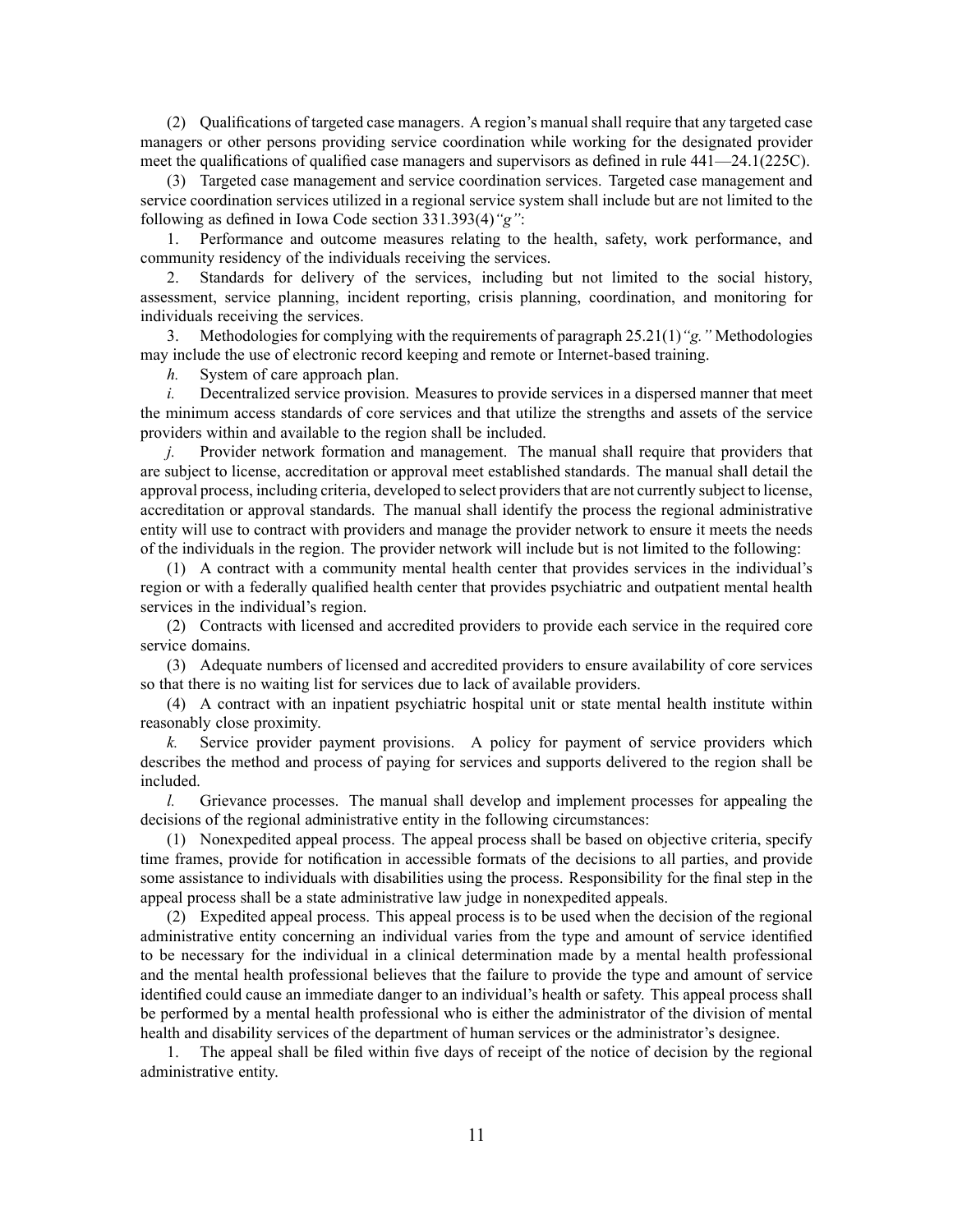2. The expedited review by the division administrator or designee shall take place within two days of receipt of the request, unless more information is needed. There is an extension of two days from the time the new information is received.

3. The administrator shall issue an order, including <sup>a</sup> brief statement of findings of fact, conclusions of law, and policy reasons for the order, to justify the decision made concerning the expedited review. If the decision concurs with the contention that there is an immediate danger to the individual's health or safety, the order shall identify the type and amount of service which shall be provided for the individual. The administrator or designee shall give such notice as is practicable to individuals who are required to comply with the order. The order is effective when issued.

4. The decision of the administrator or designee shall be considered <sup>a</sup> final agency action and is subject to judicial review in accordance with Iowa Code section 17A.19.

*m.* Implementation of interagency and multisystem collaboration and care coordination. The policies and procedures manual shall describe how the region will collaborate with other funders, other regional service systems, service providers, case management, individuals and their families or authorized representatives, and advocates to ensure that authorized services and supports are responsive to individuals' needs and desires and are cost-efficient. The manual shall describe the process for collaboration with the court to ensure alternatives to commitment and to coordinate funding for services to individuals who are under court-ordered commitment services pursuan<sup>t</sup> to Iowa Code chapter 229.

*n.* Addressing multioccurring needs. The policies and procedures manual shall include criteria and measures to be used to address the needs of individuals who have two or more co-occurring mental health, intellectual or other developmental disability, brain injury, or substance-related disorders. The manual shall also include criteria and measures to be used to address the needs of individuals with specialized needs.

*o.* Service managemen<sup>t</sup> and functional assessment. The policies and procedures manual shall describe how functional assessments and service managemen<sup>t</sup> will be incorporated in accordance with applicable requirements.

*p.* Service system management. The policies and procedures manual shall identify whether the region will be directly implementing <sup>a</sup> system of service managemen<sup>t</sup> or will contract with <sup>a</sup> private entity to manage the regional service system. If the region contracts with <sup>a</sup> private entity, the region will ensure that all requirements of Iowa Code section 331.393 and these administrative rules are fulfilled.

*q.* Assistance to other than core service populations. The policies and procedures manual shall specify the services populations, other than core service populations, to whom the region will provide assistance if funding is available.

*r.* Waiting list criteria. The policies and procedures manual shall specify whether the region will use waiting lists. If the policy and procedures manual specifies the use of waiting lists for funding services and supports, it shall specify criteria for the use and review of each waiting list, including the criteria to be used to determine how and when an individual will be placed on <sup>a</sup> waiting list. The criteria will include how core services and additional core services will be impacted the least by budgetary limitations. The manual shall specify how waiting list data will be used in future planning.

**25.21(2)** *Approval.* The manual shall be submitted by April 1, 2014, as <sup>a</sup> par<sup>t</sup> of the region's managemen<sup>t</sup> plan for the fiscal year beginning July 1, 2014. The manual shall be approved by the region's governing board and is subject to approval by the director of human services. The director shall review all regional annual service and budget plans submitted by the dates specified. If the director finds the manual in compliance with these rules and state and federal laws, the director may approve the plan. A plan approved by the director for the fiscal year beginning July 1, 2014, shall remain in effect subject to amendment.

*a. Criteria for acceptance.* The director shall determine <sup>a</sup> plan is acceptable when it contains all the required information, meets the criteria described in this division, and is in compliance with all applicable state and federal laws. The director may reques<sup>t</sup> additional information to determine whether or not the plan contains all the required information and meets criteria described in this division.

*b. Notification.*